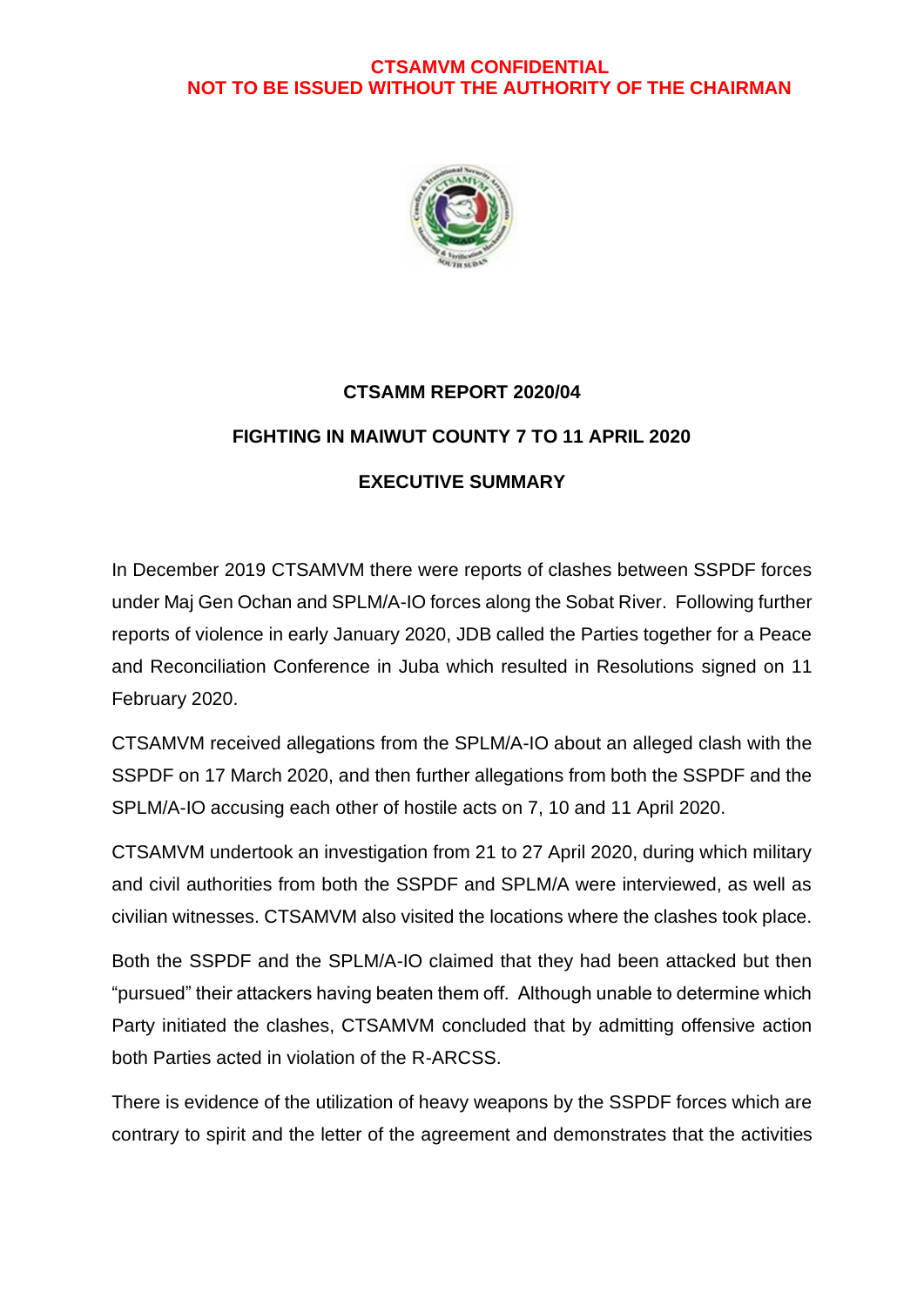of collection of long and medium range heavy weapons have not been completed as prescribed by the R-ARCSS and therefore is a violation.

Both the SSPDF and the SPLM/A-IO remain deployed in civilian areas rather than being cantoned according to the provisions of the R-ARCSS.

Civilians were killed and injured during the clashes and houses burnt. Armed civilians were involved in the fighting, but unarmed civilians were caught in the crossfire. Both the SSPDF and the SPLM/A-IO failed to protect civilians, as they are obliged to do by the R-ARCSS.

Both Parties failed to implement the measures agreed in the 11 February 2020 Resolutions of the Peace and Reconciliation Conference.

## **FIGHTING IN MAIWUT COUNTY**

#### **Introduction**

#### 1. Background:

a. The situation in the Maiwut area is complex. Fighting broke out in Maiwut between the Cie Waw sub-clan of the Gatijiak-Nuer and troops from SPLM/A-IO 5th Division from Turow Cantonment Site on 31 July 2019. The basis of the violence was an intra-tribal, inter-clan issue caused by the Cie Wau community refusing to accept the appointment of a County Commissioner in Maiwut from the Chiang Chany community. The Cie Wau are the largest ethnic group in the Maiwut area, and chose and installed an alternative Commissioner. Maj Gen Ochan, who had been deputy commander of the Division, subsequently changed allegiance from the SPLM/A-IO to the SSPDF in a statement published on 22 September 2019. Maj Gen Ochan is from the Cie Waw subclan. During the fighting, the SPLM/A-IO was pushed out from Maiwut town and Turow Cantonment Site and ended up at Jekau. On 19 December 2019, a Joint Field Visit led by the CTSAMVM Deputy Chairman was conducted to Jekau to assess the situation. These events were also covered in a CTSAMVM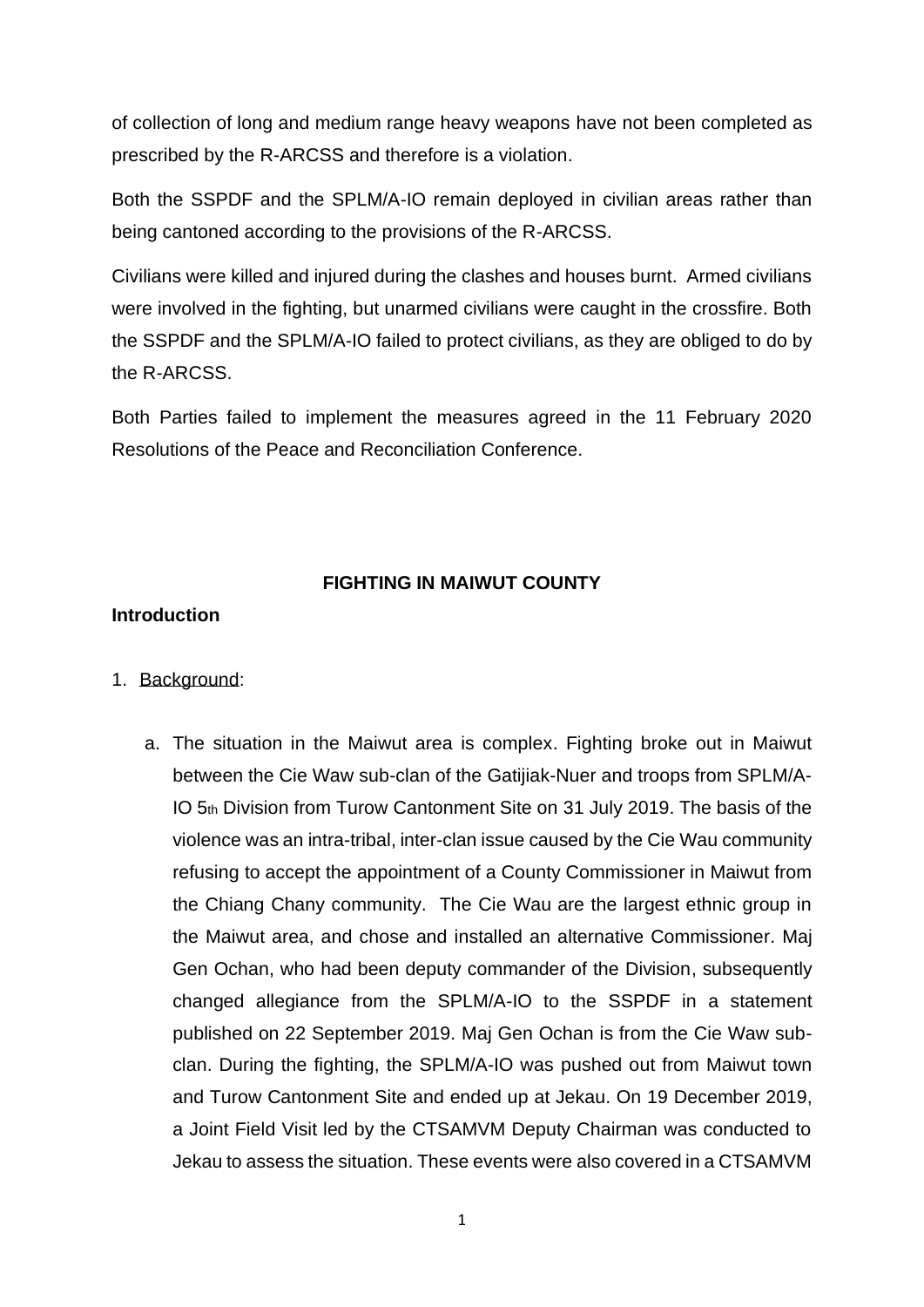report discussed at the 18th meeting of the CTSAMVM Technical Committee on 16-17 January 2020 and the at 14th CTSAMVM Board Meeting on 21 January 2020.

- b. The Cie Waw is one of the sub-clans of the Gatjiak-Nuer. The other sub clans are aligned with the SPLM/A-IO. These are the Cie Chany, Cheng Nyajaana, Cheng Rany, Thiang Baar and Chay Bul.
- c. There were further reports of fighting between the SSPDF-aligned forces under the command of Maj Gen Ochan and the SPLM/A-IO along the Sobat River between 6 and 24 December 2019, with reports of further incidents on 3 and 5 January and 7 February 2020.
- d. In January 2020 the Parties to the conflict were called to Juba for a Peace and Reconciliation Conference which took place between 4 and 11 February 2020, with Resolutions being signed on 11 February 2020 in the presence of the Chairman of the JDB. The Resolutions established a comprehensive ceasefire, "reconciliation conferences of the people of Adar/Maiwut State", and a commitment by all involved to comply with and implement the R-ARCSS. On 21 February 2020 CTSAMVM along with the JDB visited Maiwut and spoke with the civil and military authorities (SSPDF) who reported that the situation was calm following the signing of the agreement.
- e. Since then, CTSAMVM received the following information:
	- i. On 17 March 2020 CTSAMVM received as an allegation from the SPLM/A-IO that SSPDF forces ambushed soldiers from SPLM/A-IO 5th Division near Jekau on 16 March 2020, killing one of them.
	- ii. On 7 April 2020 CTSAMVM received information from Maj Gen Ochan (SSPDF) that there was an attempted cattle raid on the Cie Waw by members of two sub-clans of the Gatjook clan, the Chieng Yol and Chieng Lang from the Nassir area.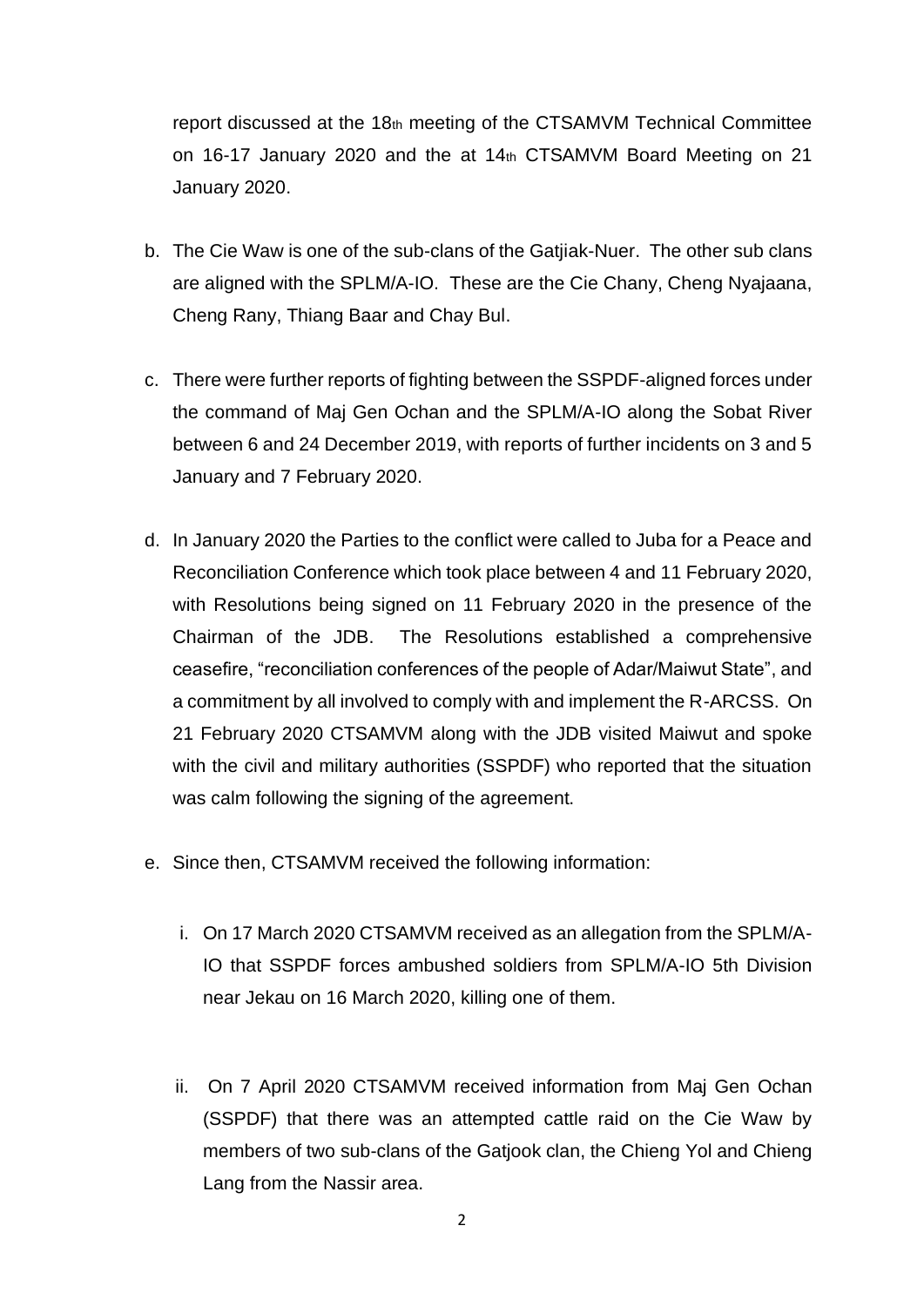- iii. On 10 April 2020, CTSAMVM received information about fighting involving the Cie Waw, SSPDF and SPLM/A-IO:
	- (1) Maj Gen Ochan and Brig Daniel Gatbel SSPDF, and the Maiwut County Commissioner said that fighting had broken out on 9 April in Wichgatluak Riek between the Cie Waw on one side, and the SPLM/A-IO Tiger Battalion, Chieng Chany sub-clan and SPLM/A-IO Division 5 soldiers on the other.
	- (2) The SPLM/A-IO Sector 4 Chief of Military Intelligence Brig Gen Mawich Wantaet Gatluak based in Jekau claimed that at 1618hrs on 9 April SSPDF forces commanded by Maj Gen Ochan had attacked SPLM/A-IO forces with vehicle-mounted machine guns at Nyinjok near the SPLM/A-IO barracks.
	- (3) Further information was received from SSPDF Brig Gen Daniel Gatbel claiming that SSPDF forces had repulsed SPLM/A-IO forces from Wichgatluak Riek to Lolguagoal and had withdrawn.
- iv. On the evening of 11 April 2020 CTSAMVM received the following information by telephone:
	- (1) The SPLM/A-IO Sector 4 Military Intelligence Officer Brig Gen Mawich Wantaet Gatluak based in Jekau claimed that the SSPDF had attacked them in Jekau at around 1644hrs on 11 April (that same day). They had repulsed the attackers, pursued them and had no plan to attack them but informed CTSAMVM that they "will defend themselves against any attempted attacks".
	- (2) CTSAMVM immediately crosschecked with Capt Bom Gatdet Gai, spokesman of the SSPDF forces commanded by Maj Gen Ochan, who claimed that the SPLM/A-IO forces attacked the Cie Waw at around 1200hrs that day and fighting erupted at about 1300hrs in Nyinjiok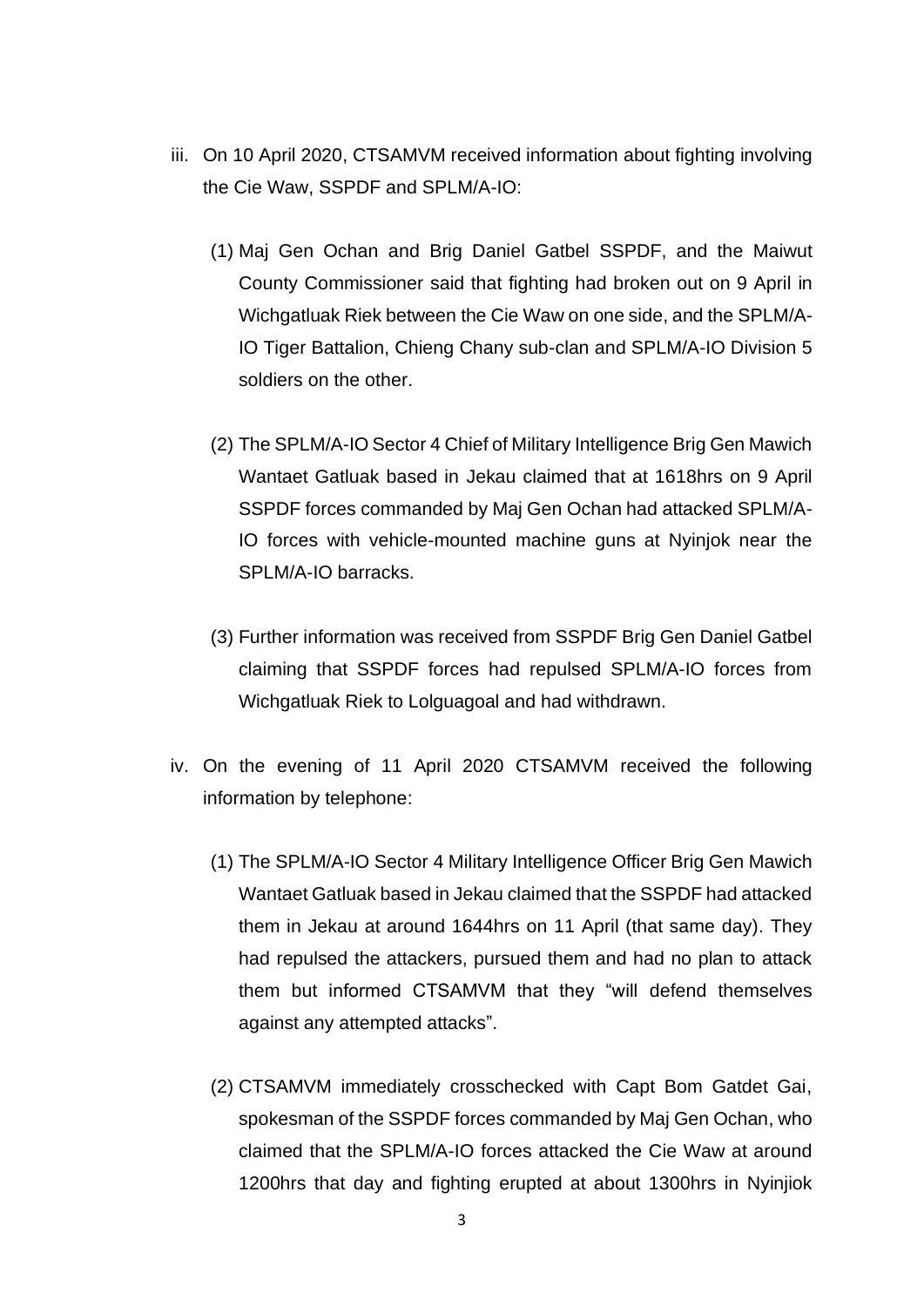grazing area where the SPLM/A-IO reportedly killed one woman and wounded six other people including two children. They then attacked herders, driving them to the areas of Nyongow, Nyoblew, and Wichgatluak Riek and looted 178 cattle from Cie Waw community in the process. This led the cattle owners - supported by SSPDF forces to pursue their cattle to Jekau where they engaged in fighting until late evening.

2. Aim: The aim of this report is to summarise the armed clashes that took place in the Maiwut area between 7 and 11 April 2020, attribute responsibility for violations of the R-ARCSS where appropriate, and make recommendations to foster compliance with the R-ARCSS.

#### 3. Methodology:

- a. CTSAMVM between 21 and 27 April 2020 visited the areas around Maiwut under the control of: (i) the SSPDF; (ii) the SPLM/A-IO and interviewed military commanders, civil authorities and civilians.
- b. On 21 April CTSAMVM visited Khormachar and met Brig Simon Lual Kueth, who commands the SSPDF forces under Maj Gen Ochan in the area. He is currently based at Zinki (Zinc). Other SSPDF officers present and who were interviewed were Lt Col Bang Tut Giel (Military Intelligence) and Brigs Yong Deng Riak and Deng Teny Deng.
- c. On 22 April CTSAMVM visited Zinki and interviewed the commander of SSPDF 19 Bn, and then visited Wichgatluak Riek village and met with the Executive Director of Jetome Payam and two traditional leaders. CTSAMVM afterwards visited Yuliet village, where they observed burnt houses, and Nyalonglong village where they interviewed two civilian women.
- d. On 23-24 April CTSAMVM visited the SPLM/A-IO- controlled area and met with SPLM/A-IO commanders at Jekau. CTSAMVM interviewed the commander of SPLM/A-IO 5th Division, Maj Gen David Dep Ruot, his Deputy Brig Nhial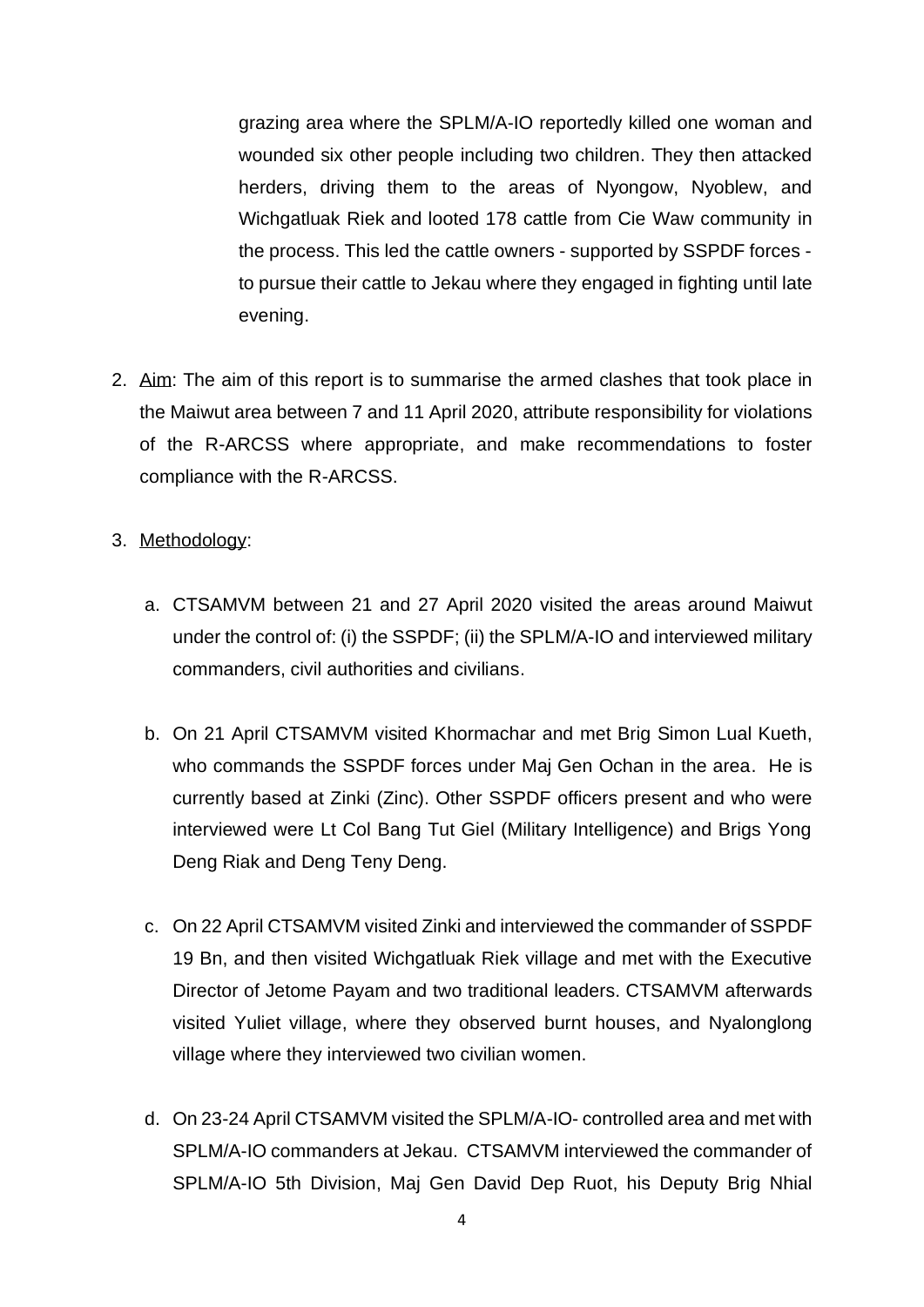Gatchay and SPLM/A-IO Sect 4 Chief of Military Intelligence Brig Mawich Wantet Gatluak.

- e. On 27 April 2020 CTSAMVM visited the villages of Lolguagoal, Nyaang, Palel and Nyinjok because at these locations the SPLM/A-IO claimed that they had been attacked by the SSPDF.
- f. The evidence in this report is extracted from a report submitted by MVT Malakal following its investigation. The investigation report was signed by International Observers and National Monitors and discussed with Senior National Liaison Officers*.*
- g. The standard of proof used by the CTSAMVM to determine whether there is sufficient evidence to verify that a Party-Signatory is not in compliance with the provisions of the Agreements is "reasonable grounds to believe that the incident that is the subject of the investigation occurred." This is in accordance with accepted practice for monitoring mechanisms and humanitarian entities and signifies that sufficient facts and evidence have been collected to conclude that an event has occurred.
- h. Maps showing the places visited by CTSAMVM during the investigation: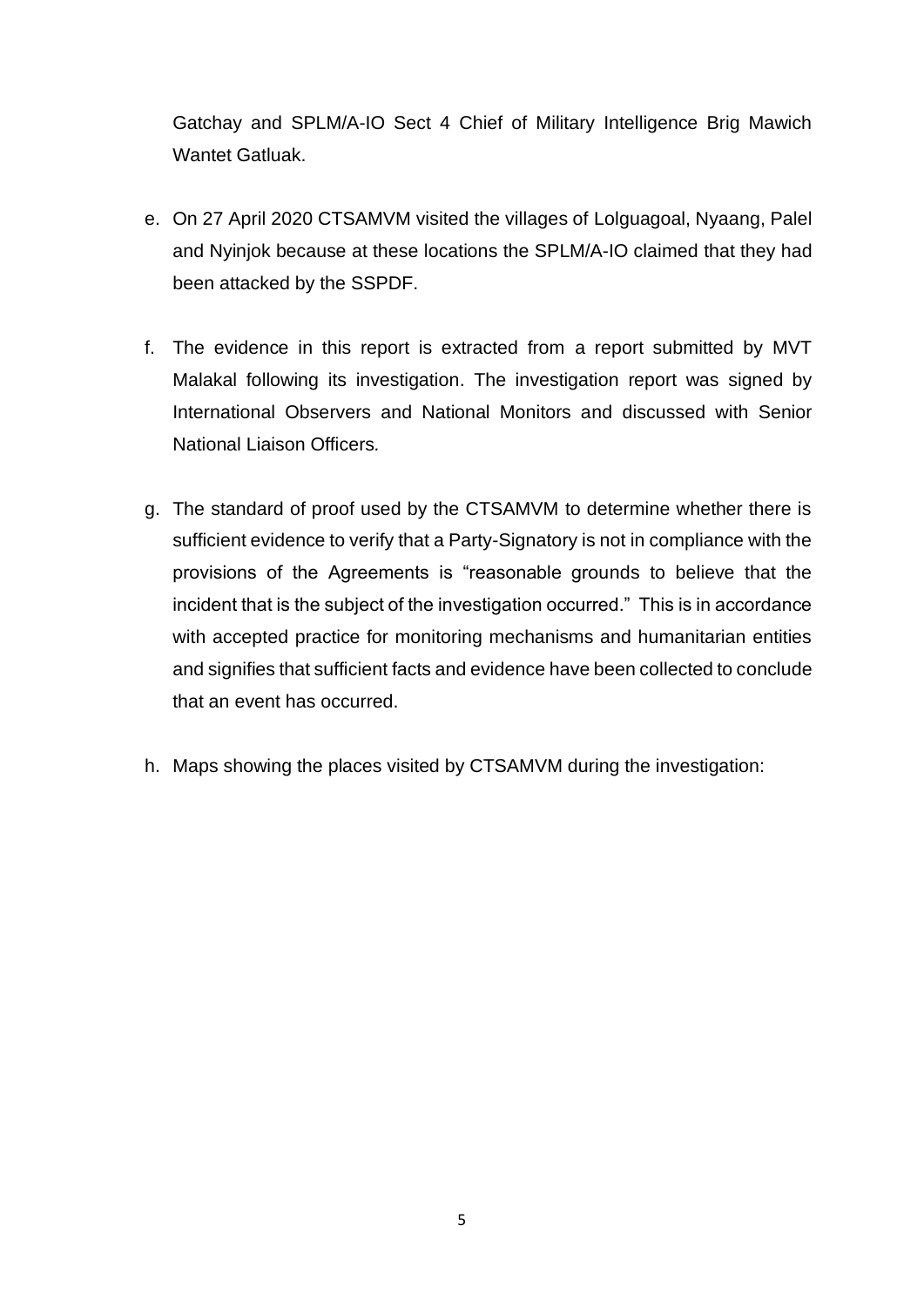

CTSAMVM REPORT 2020/04 CONFLICT IN THE MAIWUT AREA, APRIL 2020 Map 1





CTSAMVM REPORT 2020/04<br>CONFLICT IN THE MAIWUT AREA, APRIL 2020 Map 2



Location of villages and area in which the conflict took place: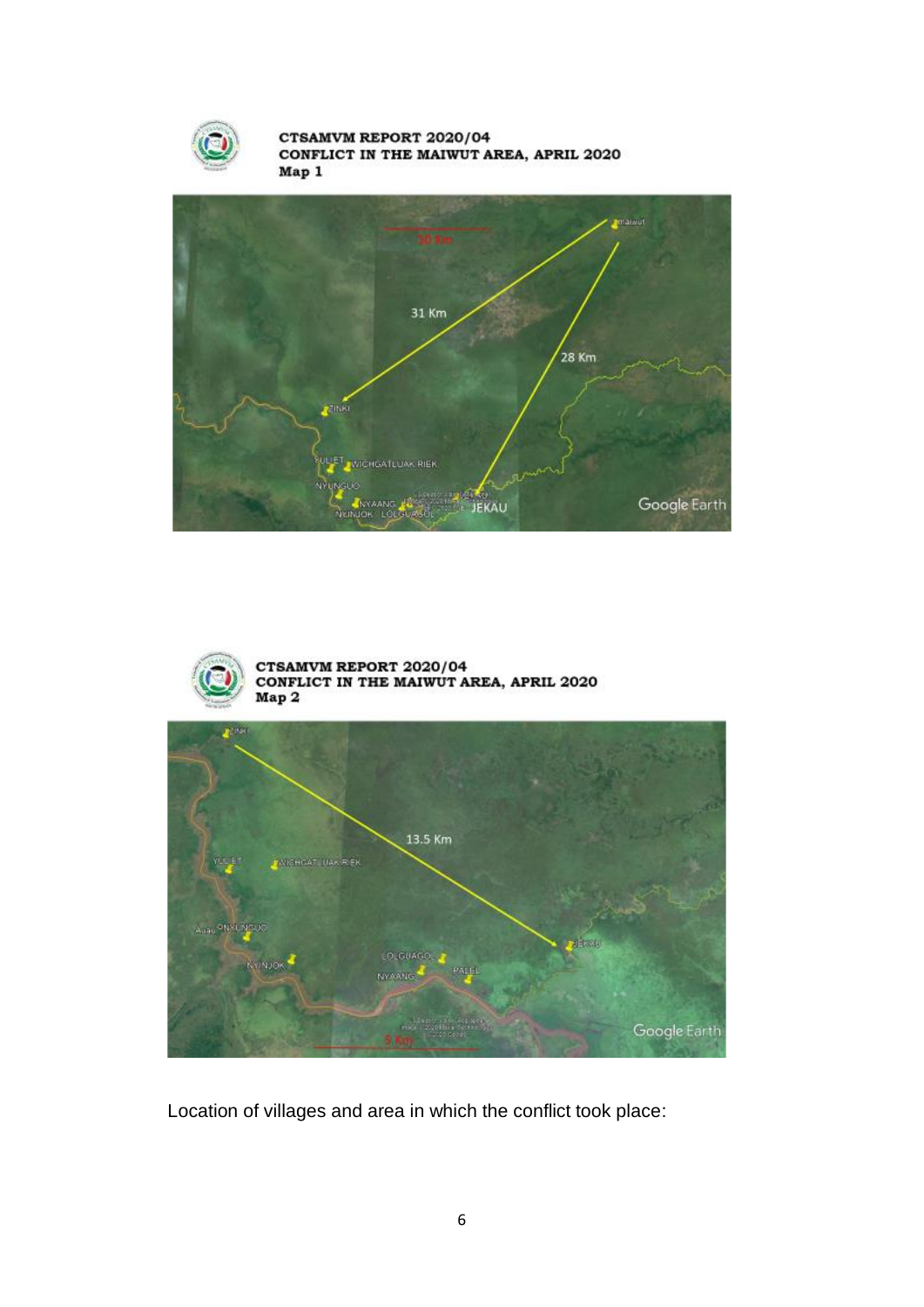The conflict took place in MAIWUT County which is one of the counties of Upper Nile State in SOUTH SUDAN. Its capital is Maiwut town; Jekau (or Jekow) is also a key town with both towns located near the South-Sudan and Ethiopia border. During the investigation the CTSAMVM visited several areas along the Sobat River in the Maiwut County where the conflict took palace. The areas include:

- a. Khormachar village
- b. Zinki (Zinc) village
- c. Wichgatluak Riek
- d. Nyalonglong
- e. Jekau
- f. Lolguagoal
- g. Nyaang'
- h. Palel
- i. Maiwut
- j. Yuliet.

Palel, Lolguagoal, Nyaang are located around 1 km from south of Jekau and within walking distance between to each other. Yuliet village is located at south-west and around 6km from Jekau.

Yuliet and Khormachar are respectively about 1.5 km and 3 km from Zinki and both are situated in south west of Jekau.

Wichgatluak Riek Village is located in the south west of Maiwut.

#### **Findings**

- 4. CTSAMVM found that the parties made the following respective claims:
	- a. SSPDF claims:
		- i. Brig Simon Lual Kueth, SSPDF Commander of the area in which the clashes took place had witnessed the signing of the Resolutions of the Peace and Reconciliation Conference referred to above and claimed he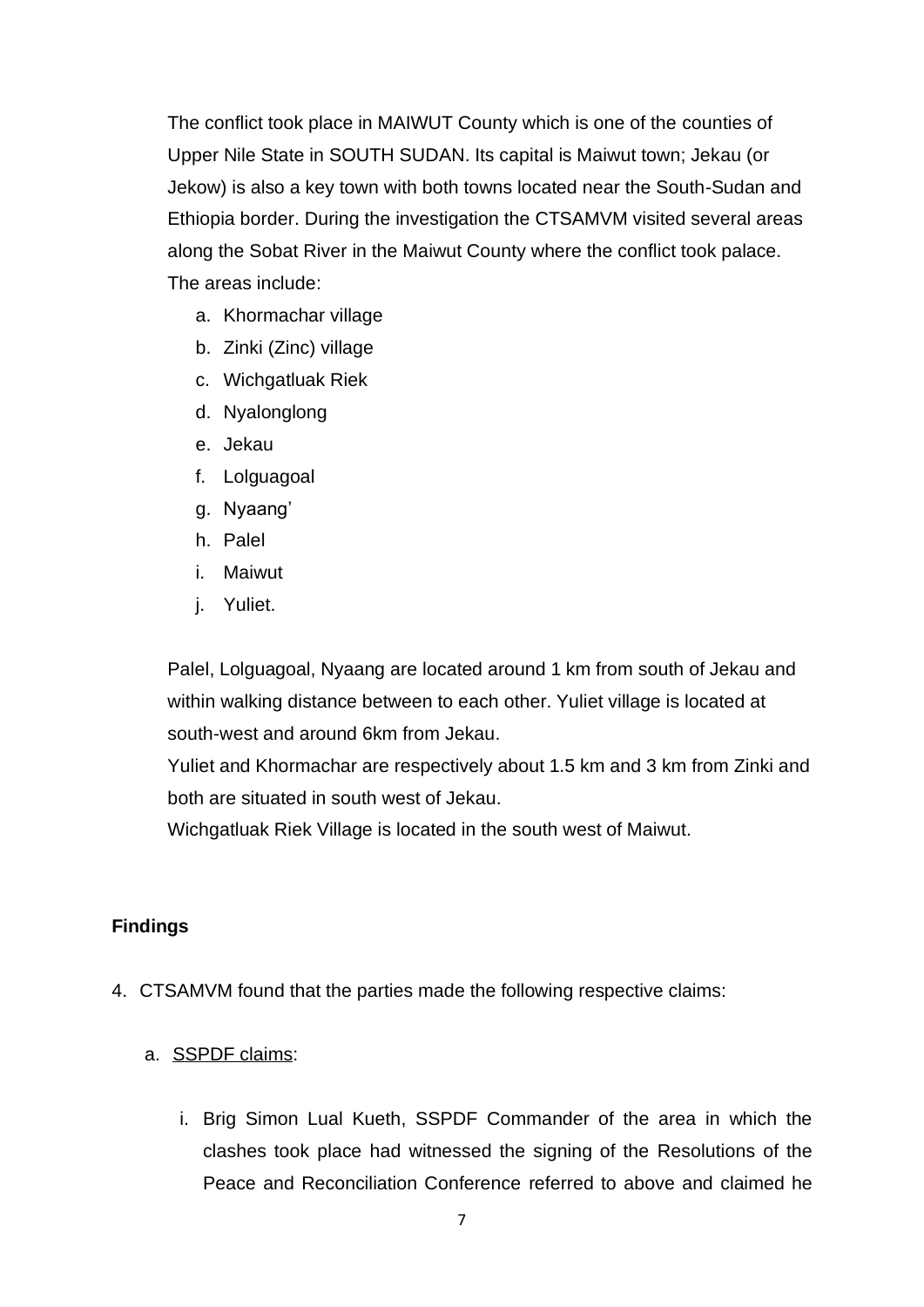had disseminated its contents to the Cie Waw. According to him and his officers:

- (1) On 7 April there was an attempted cattle raid by "White Army" (local armed civilians) from Nassir against the villages of Torbar and Filual, resulting in the death of several civilians and the theft of cattle. On the same day the SPLM/A-IO attacked Wichgatluak Riek village, killing one man, a civilian.
- (2) On 9 April the Cie Chany sub-clan backed by the SPLM/A-IO attacked the Cie Waw in Wichgatluak Riek but were repulsed.
- (3) On 11 April the Cie Chany sub-clan backed by the SPLM/A-IO attacked again, stole cattle and drove them across the Sobat River into Ethiopia. On the same day angry civilians from the Cie Waw burnt villages along the route taken by the raiders.
- (4) During the fighting on 11 April SSPDF soldiers joined with armed Cie Waw civilians pursuing the cattle raiders and followed them to Jekau.
- (5) During the fighting on 7, 9 and 11 April a total of 5 people were killed and 8 injured, including civilian non-combatants caught in the crossfire.
- ii. The SSPDF claimed that the SPLM/A-IO had used heavy weapons including 'Dushka' 12.7mm machine guns and 82mm mortars. Note: CTSAMVM asked to see evidence of these weapons (mortar craters, etc.) but the SSPDF was unable to show them anything.
- iii. The SSPDF officers interviewed claimed that the fighting was caused by the SPLM/A-IO Deputy Commander (and former commander of SPLM/A-IO 5th Division) Maj Gen Khor Chuol who has been mobilising forces on both sides of the border in order to further his own ends.
- b. SPLM/A-IO claims: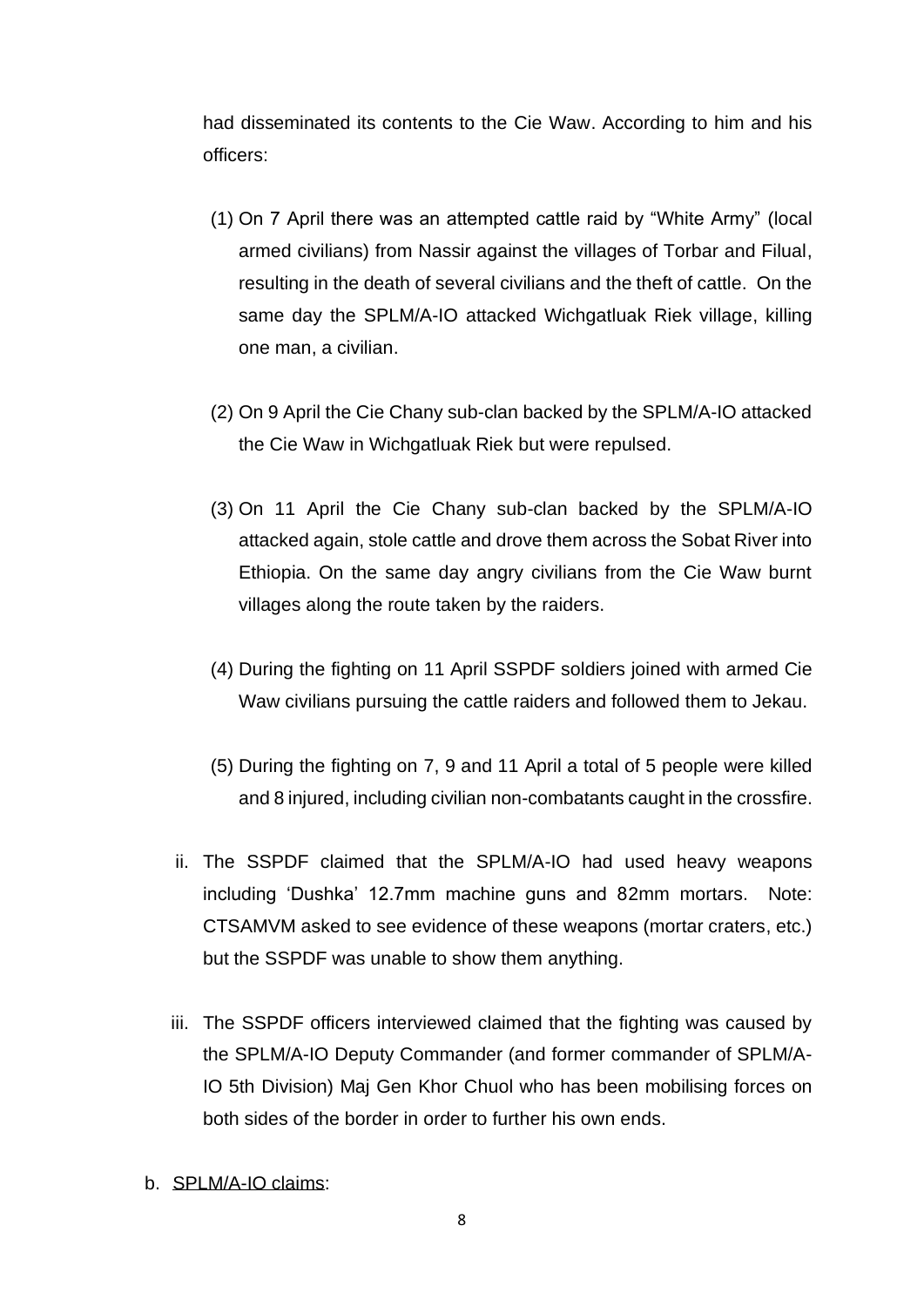- i. According to Maj Gen David Dep Ruot, commander of 5th Division SPLM/A-IO and his officers, the sequence of events was as follows:
	- (1) On 7 April the area of Majak Payam was attacked by SSPDF forces. One SPLM/A-IO soldier was killed, and 3 civilians wounded.
	- (2) On 9 April fighting broke out in the same area again, but there were no SPLM/A-IO casualties.
	- (3) On 11 April the SSPDF attacked the HQ of SPLM/A-IO Sector 4 in Lolguagoal, killed an SPLM/A-IO soldier and burnt 45 houses and 2 churches in the SPLM/A-IO barracks. Note: CTSAMVM was taken to the site and observed the burnt houses, as well as the 82mm mortar craters, mortar fragments and 12.7mm cartridge cases. (Photographs 1-3 in Annex A).
	- (4) The SSPDF attacked with 3 companies and the SPLM/A-IO retaliated with 4 companies. The SSPDF did not use heavy weapons on the first day but on April 11 they deployed mortars and heavy machine guns.
	- (5) The SPLM/A-IO had advanced warning of the attack and deployed reconnaissance troops forward to give warning.
	- (6) Only military personnel were involved in the fighting on the SPLM/A-IO side.
- ii. Maj Gen David Dep Ruot stated that he had not ordered any attacks, but said that following attacks by the SSPDF his soldiers pursued the attackers to Wichgatluak Riek, Yuliet, Bar and Kuei (near Zinki).
- iii. Apart from the usual small-arms, according to Maj Gen David Dep Ruot, the attackers used 82mm mortars and 12.7mm 'Dushka' vehicle-mounted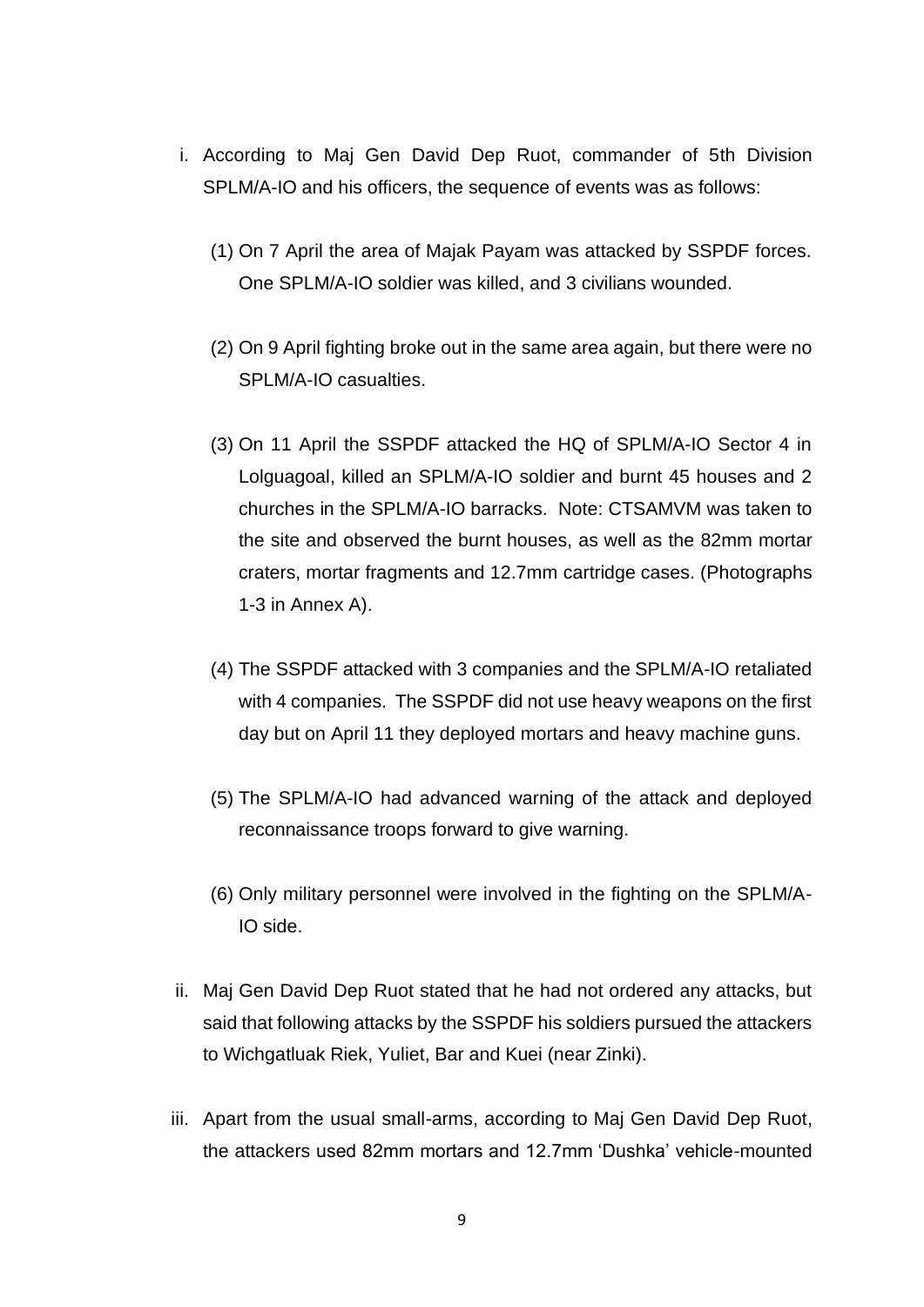machine guns. The SPLM/A-IO said they have no heavy weapons, and the only mortars they have are two 60 mm mortars with limited range.

- iv. Maj Gen David Dep Ruot said he was not aware of Maj Gen Khor Chuol mobilising any forces to launch attacks in the area. He claimed that the allegations made by Brig Simon Lual Kueth of SSPDF about Maj Gen Khor Chuol were to further his own ends.
- v. Maj Gen David Dep Ruot stated that the areas occupied by the SSPDF in Khormachar, Zinki, and Wichgatluak Riek along the Sobat River are farming areas. He claimed that the SPLM/A-IO had vacated these areas and moved to Jekau and Lolguagoal in order to allow civilians to cultivate freely, but that the SSPDF had ignored an order from SSPDF CDF to move into cantonment barracks at Pagak. He said that if the SSPDF did this he would move his forces to Turow Cantonment Site immediately. He said the reason for the attacks was for the SSPDF to take control of the whole area.

#### 5. Civilian witnesses:

- a. Jetome Payam. CTSAMVM met with the Executive Director of Jetome Payam, together with the chief of the Yuliet area and the chief of the Bar area, all of which are under the control of the SSPDF.
	- i. They admitted to civilian involvement in the fighting along with SSPDF, saying that they did this in an attempt to recover the cattle allegedly stolen by the cattle raiders and taken over the Sobat River.
	- ii. They said that during the fighting 3 houses were burnt (Photograph 4 in Annex A), one person killed and 3 wounded. Note: CTSAMVM observed the burnt houses and were shown the grave they were told was of the man (please see paragraph 4.a.i (1) above) who was killed.
	- iii. They stated they did not know the reason for the attack.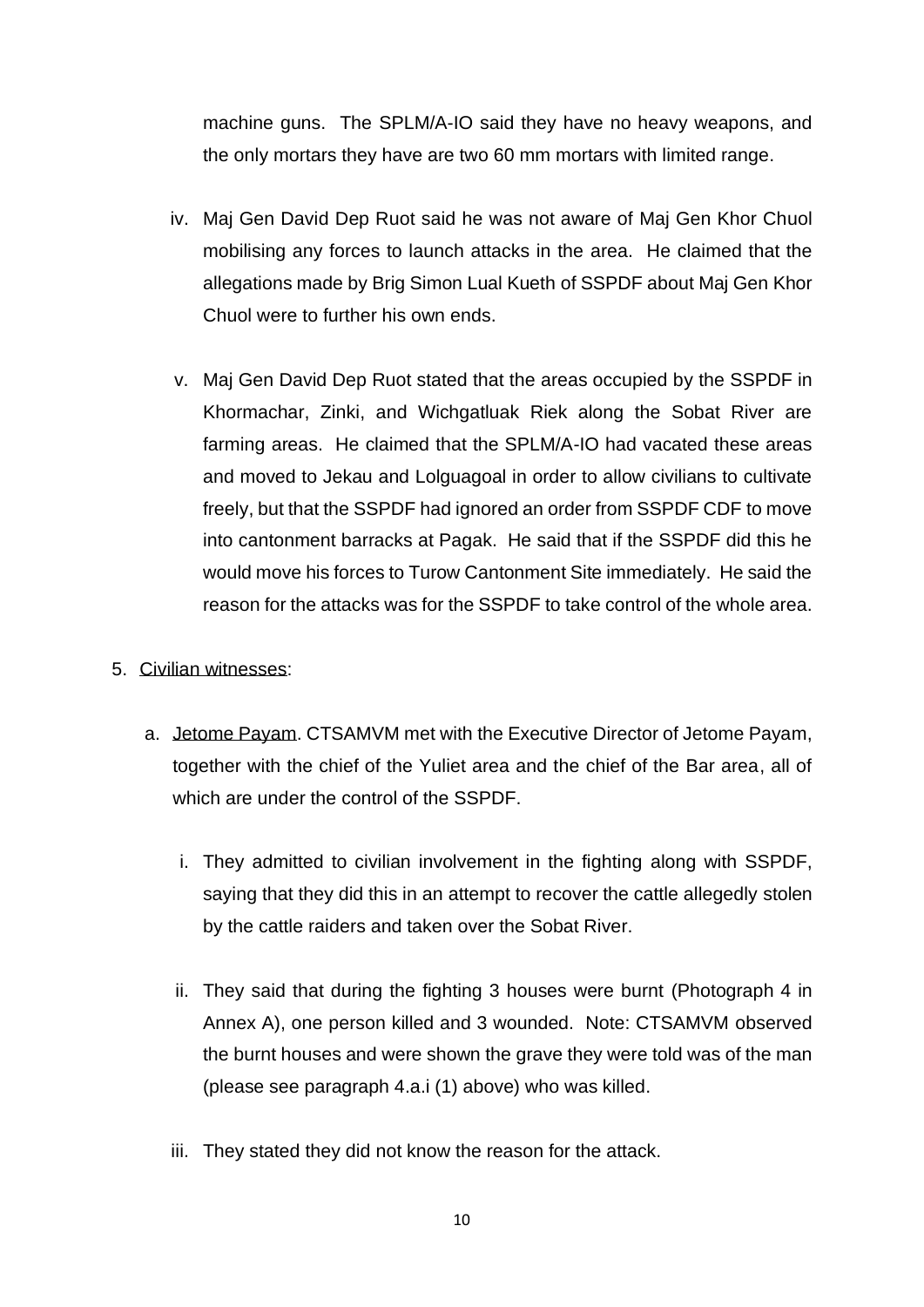- iv. They all raised the concern that the contents of the various peace agreements had not been disseminated. They had not made any attempts to meet civilian leaders from their adversaries to try and resolve their differences.
- b. Nyalonglong village. CTSAMVM met with two civilian women and a sub-chief. Nyalonglong is within the area controlled by the SSPDF.
	- i. The women said that the attackers came from three directions with "the intention of annihilating the Cie Waw clan" and that since the attacks began, they have been living in fear and were unable to travel to Maiwut.
	- ii. The women said that the attackers were a mixture of SPLM/A-IO and civilians; the sub-chief said there were approximately 300 in number and they were all SPLM/A-IO. The sub-chief said he knew they were SPLM/A-IO because he was familiar with them and they were all in uniform. He said that civilians fought back using their rifles. No atrocities were committed against women or children.
	- iii. They all stated that they "knew the attacks had been organised by Maj Gen Khor Chuol and the acting SPLM/A-IO Governor Kong Ruot".
- c. Jekau. CTSAMVM met with the SPLM/A-IO caretaker commissioner of Jekau. He said the attacks happened on the 3 days already described, leaving 2 people dead and 3 others wounded. One hundred (100) tukuls were burnt resulting in the displacement of a number of families including his own, but no atrocities were committed against women and children by the attackers.

## **Assessment**

6. Since August 2019, there has been inter-clan rivalry in the area around Maiwut, characterised by disputes and cattle raiding. Apart from Pagak, the area was under control of the SPLM/A-IO until Maj Gen Ochan changed allegiance to the SSPDF and claimed the area for the Government in August 2019. The involvement of the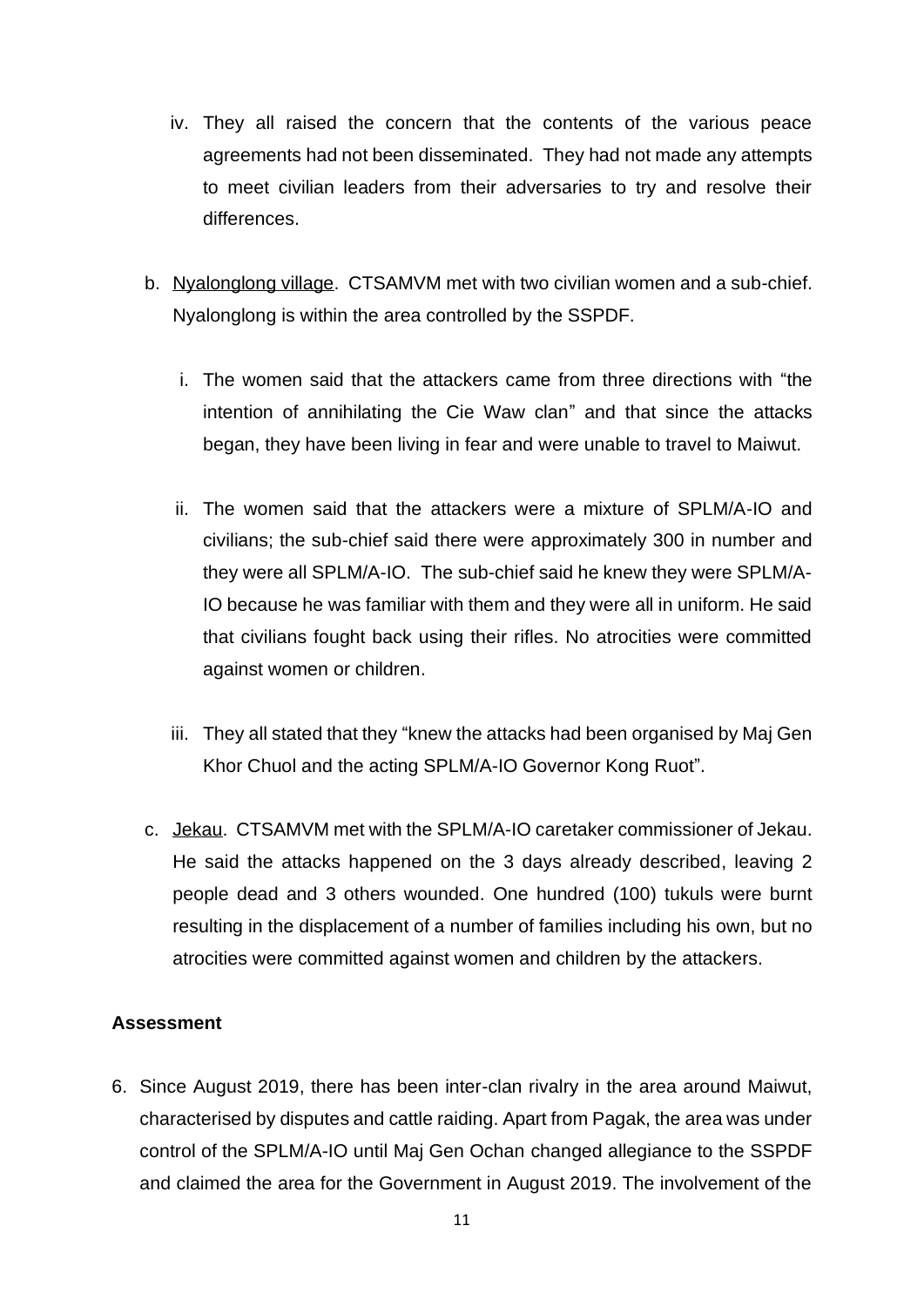Armies of the Party-Signatories brings the situation under the mandate of CTSAMVM.

- 7. The provisions of the 11 February Resolutions of the Maiwut Peace and Reconciliation Conference have been neither successfully promulgated nor implemented in the area.
- 8. Both the SSPDF and SPLM/A-IO give conflicting accounts of what happened. The SSPDF claim they followed attackers to the SPLM/A-IO areas, and the SPLM/A-IO say they followed those who attacked them to the SSPDF-controlled areas. The evidence of civilian witnesses supports the statements of the Parties in whose area they reside.
- 9. The relationship between the clans and sub-clans in the area is complex and extends into neighbouring Ethiopia. It is most likely that the fighting of 7, 9 and 11 April 2020 resulted from inter-clan rivalries and issues. However, there is no doubt that troops from both the SSPDF and SPLM/A-IO were involved in violations of the R-ARCSS.
- 10.It is not possible for CTSAMVM to determine which Party initiated the fighting. However, it is evident is that:
	- a. The forces under the command of Maj Gen Ochan, having changed allegiance to the SSPDF, remain deployed in civilian areas rather than being in cantonment sites or barracks as per the R-ARCSS.
	- b. SPLM/A-IO forces also remain deployed outside Cantonment Sites, although this is partly because SPLM/A-IO 5th Division was ejected from their nominated site at Turow in August 2019.
	- c. It is apparent that the Parties (both military and civil authorities) have failed to successfully disseminate and implement the Resolutions of the Maiwut Peace and Reconciliation Conference (11 February 2020).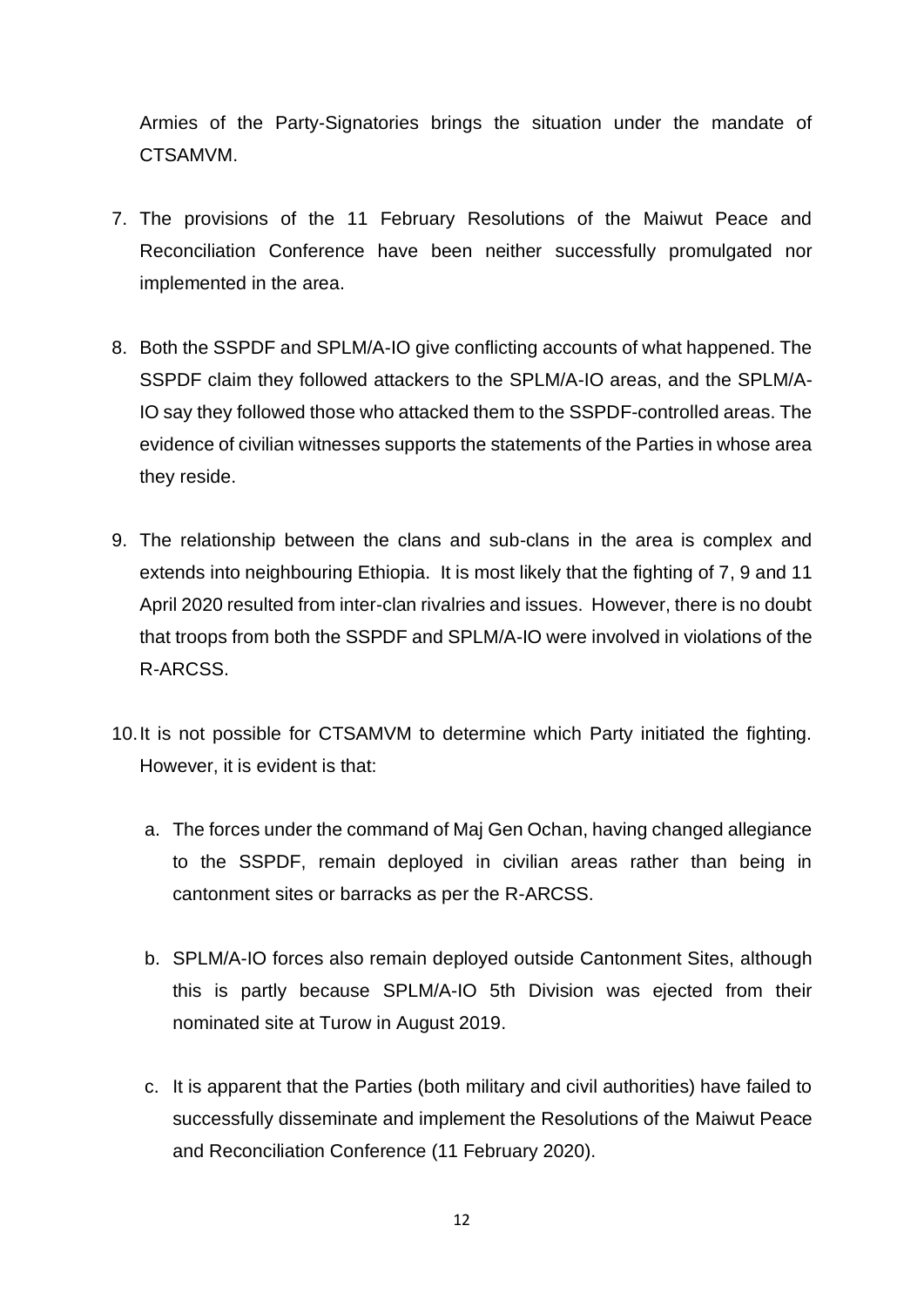- d. The civilian population suffers as a result of the presence of military forces from both Parties.
- e. During the fighting there are some indications that SSPDF forces supported the armed Cie-Waw civilians.
- 11.Through their armed aggression manifested by a series of attacks and counterattacks against one another over a period of several days in areas in very close proximity to and within civilian-populated areas, both the SSPDF and the SPLM/A-IO are responsible for violating provisions of the ACOH and R-ARCSS that require from them as Party-Signatories the following:
	- a. To be cantoned in areas not in close proximity to civilian habitations.
	- b. To freeze their forces.
	- c. To not move any forces except for administrative or logistical purposes upon Advance Notification to CTSAMVM.
	- d. To cease all fighting, aggression, and military activities that could result in a breach of the cessation of hostilities.
	- e. To protect civilians.
- 12.CTSAMVM witnessed the evidence of the utilization of heavy weapons such as the 82mm mortar by the SSPDF forces in Lolguagoal which according to the SPLM/A-IO is their Sector 4 Headquarters. In addition to utilisation of those weapons which are contrary to spirit and letter of the agreement, this demonstrates that the activities of collection of long and medium range heavy weapons was not fully completed as prescribed by the Art 2.2.3.2 (Disengagement, separation of forces and collection of long and medium range heavy weapons) and Art. 2.3.3 (During the Transitional Period, all collected heavy and medium range weapons and ammunitions shall be disposed of as shall be determined by the JDB) of the R-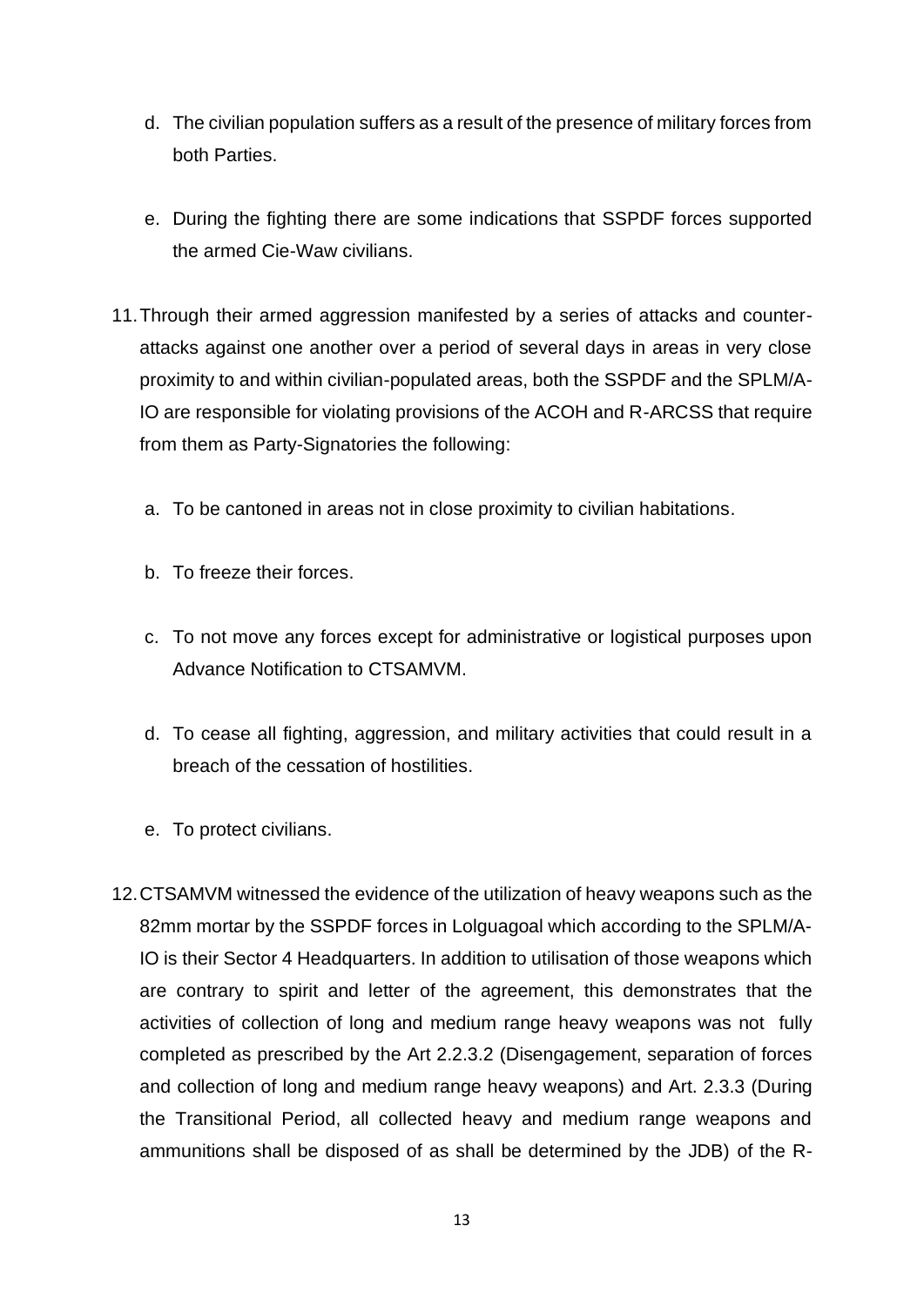ARCSS. It is the responsibility of the Warring Parties to ensure robust and follow up action on the issue of collection of long and medium range heavy weapons.

#### **Conclusion**

- 13.Both the SSPDF and SPLM/A-IO admitted to pursuing their attackers. By doing this and becoming involved in the fighting, both the SSPDF and SPLM/A-IO acted in violation of Articles 2.1.9 and 2.1.10.7.2 of the R-ARCSS.
- 14.By failing to canton their forces, the SSPDF failed to comply with Article 2.2.2 of the R-ARCSS.
- 15.Civilians were killed and wounded in the fighting. Although some of these might have been involved in the fighting, the SSPDF clearly stated civilians were caught in crossfire and that one woman was killed and children injured. Houses were burnt and civilians displaced. Both the SSPDF and the SPLM/A-IO failed in their commitment to protect civilians as specified in Article 2.1.10.7.4 of the R-ARCSS.
- 16.The SSPDF and the SPLM/A-IO failed to disseminate and implement the Resolutions of the Maiwut Peace and Reconciliation Conference (11 February 2020), which makes clear reference to the R-ARCSS.

#### **Observations and Recommendations**

17.Conflict in the Maiwut area started at the end of July 2019, with Maj Gen Ochan changing allegiance from the SPLM/A-IO to the SSPDF in August 2019. However, it was not until January 2020, six months later that intervention was taken by the JDB, the security mechanisms and the protagonists when they were called to Juba for a Peace and Reconciliation Conference in February in order to reduce tensions and ensure compliance by the Parties with the R-ARCSS. CTSAMVM recommends that the IGAD Council of Ministers and R-JMEC put pressure on JDB and the security mechanisms to take quicker and more robust action and to follow up to ensure that the Conference Resolutions and the provisions of the R-ARCSS are fully implemented.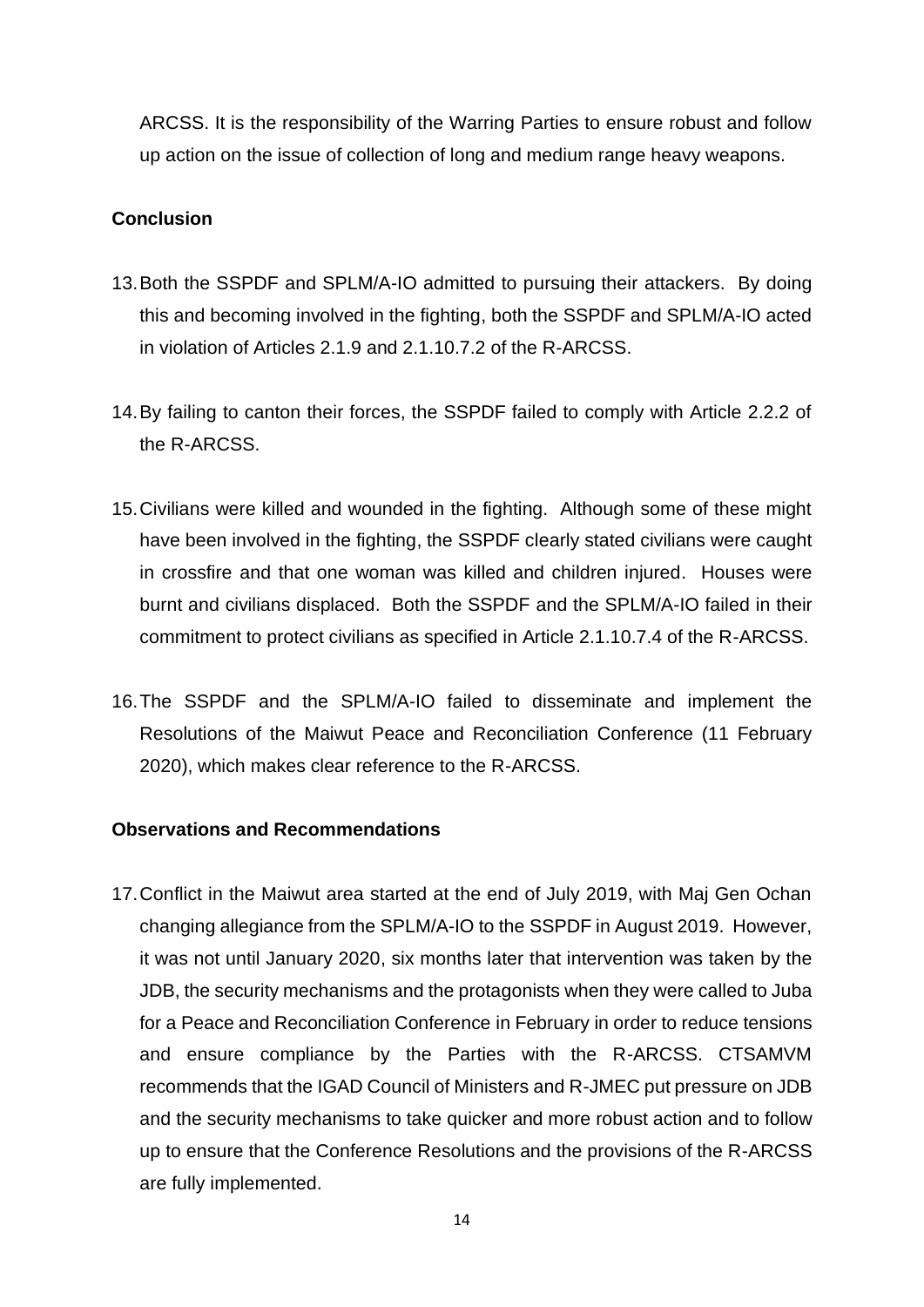- 18.It is unacceptable that SSDPF and SPLM/A-IO formations remain deployed in the field amongst civilian settlements rather than in Cantonment Sites or Barracks. CTSAMVM recommends that urgent action is taken by JDB and the Security Mechanisms:
	- a. To resolve the issues that are preventing the SPLM/A-IO forces presently in Jekau and Lolguagoal from occupying an official Cantonment Site.
	- b. To ensure that SSPDF forces move to a Cantonment Barracks.
- 19.In relation to the medium and heavy range weapons that are still in the possession of the SSPDF forces and continue to be used, CTSAMVM urges and recommends that urgent action should be taken by the JDB and the Security Mechanisms to collect those long and medium range heavy weapons for disposal as prescribed by Art 2.2.3.2 and Art. 2.3.3 of the R-ARCSS.
- 20.The Resolutions of the Maiwut Peace and Reconciliation Conference (11 February 2020) – which make specific reference to the R-ARCSS - be properly and thoroughly disseminated by JDB, as stipulated in the agreement itself.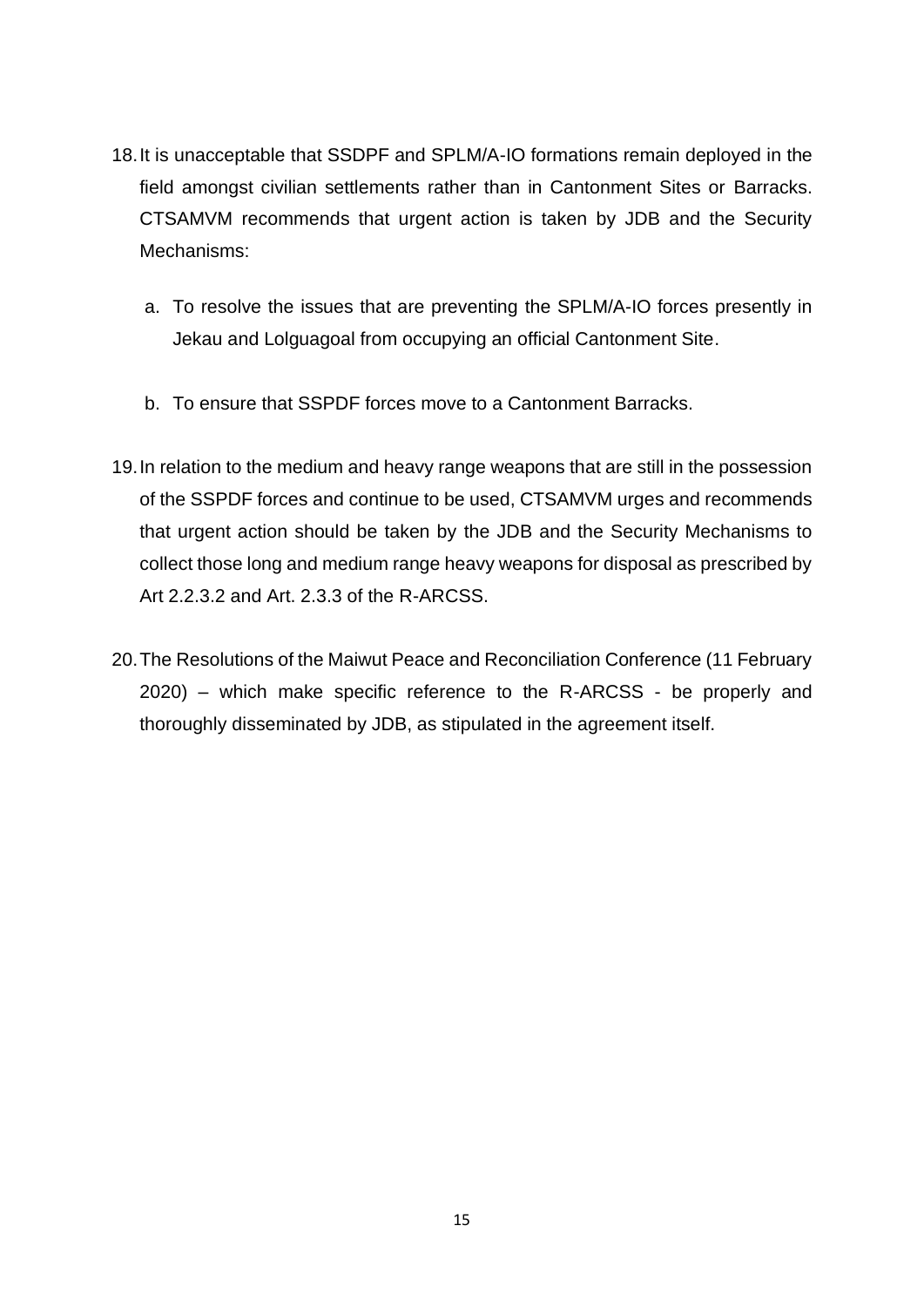ANNEX A to CTSAMVM Report 2020/04 Dated 30 May 2020

# **PHOTOGRAPHS**

Photograph 1: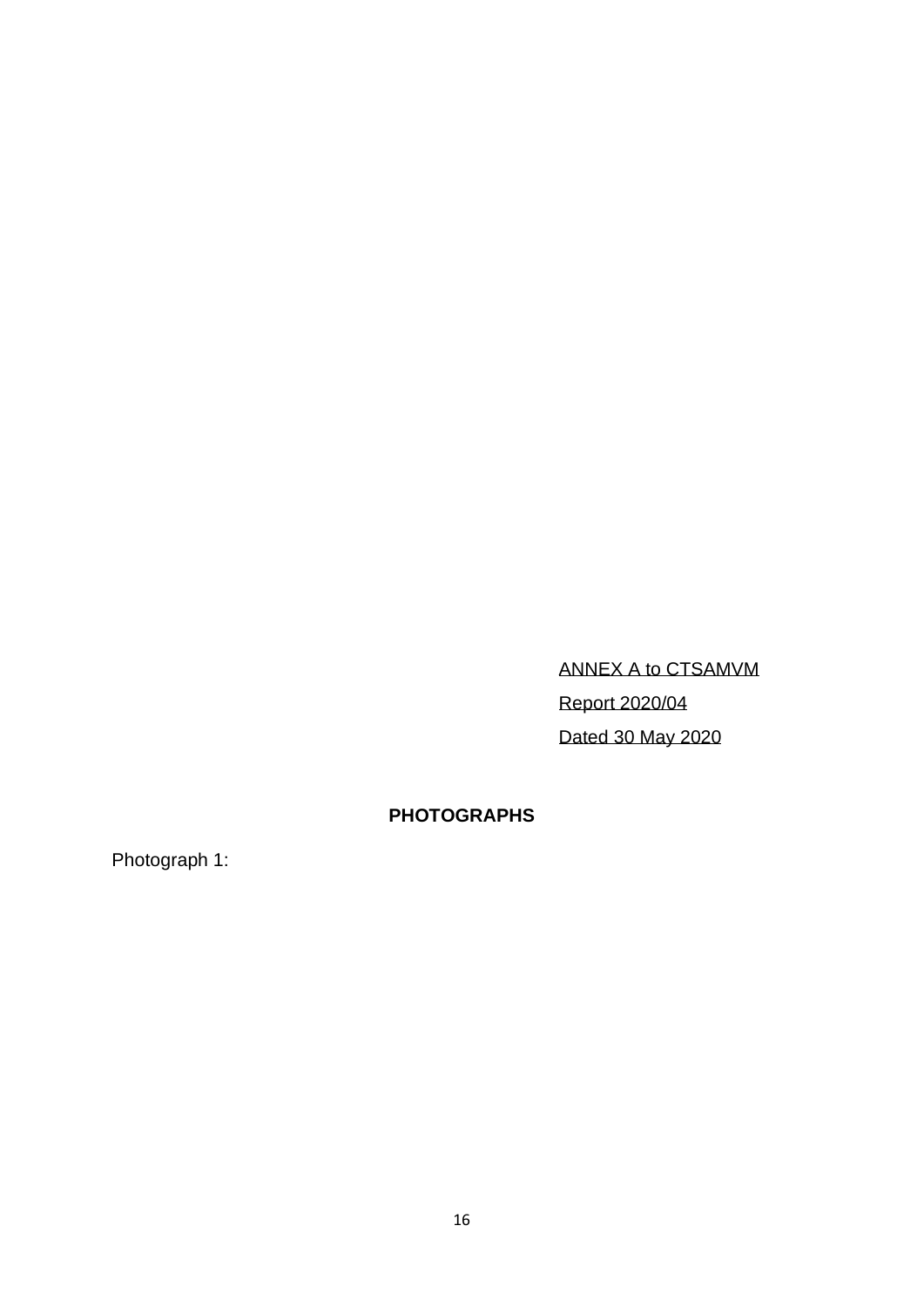

Photograph showing seriously damaged civilian property. Burnt church at Lolguagoal claimed by SPLM/A-IO to be burnt by SSPDF on 11 April. Photograph taken by MVT Malakal on 27 April 2020.

Photograph 2:



Photograph of 82mm Mortar impact and shrapnel scars at Palel in the SPLM/A-IOcontrolled area. Photograph taken by MVT Malakal on 27 April 2020.

Photograph 3: